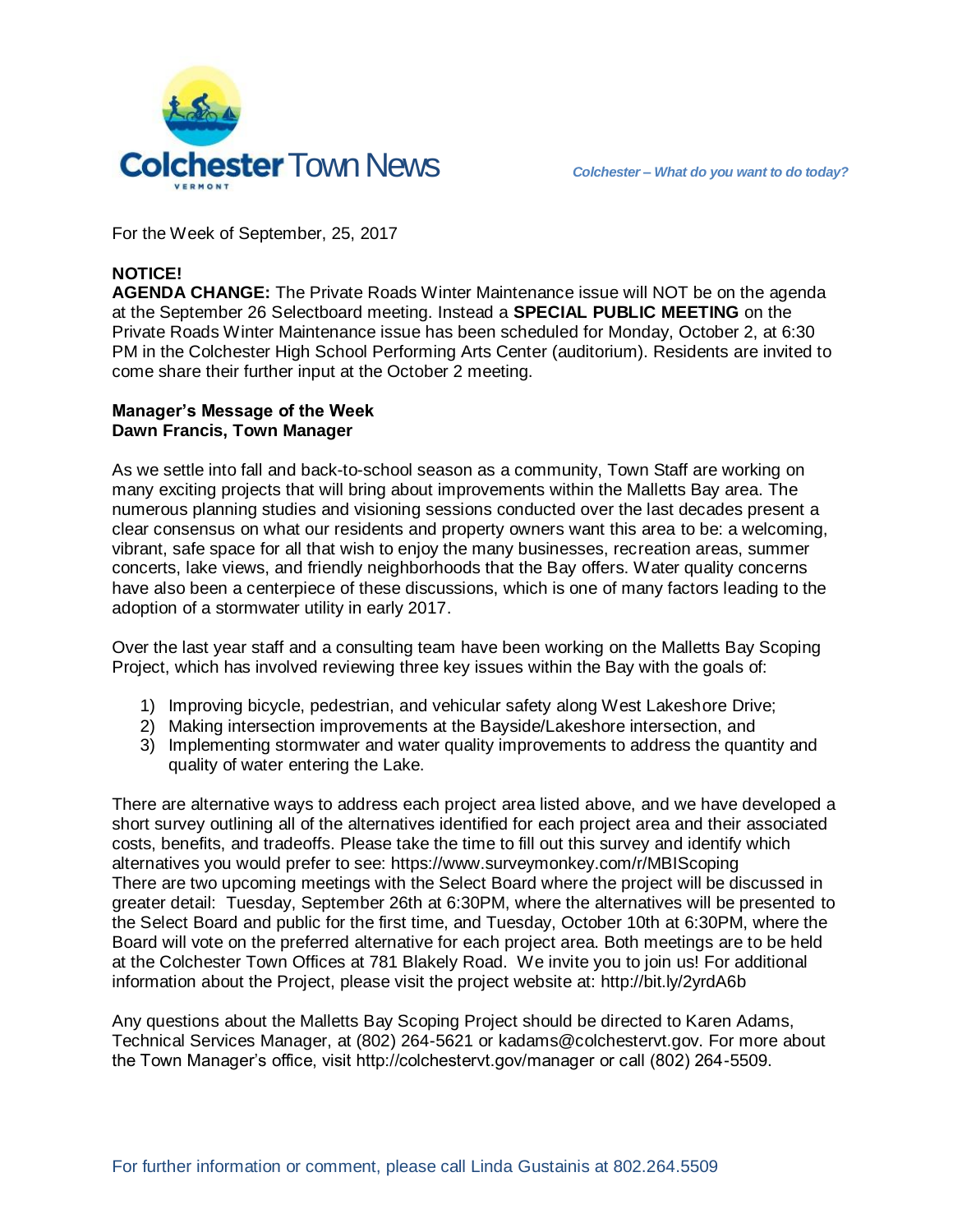

For more information about the Town Manager's Office, please visit <http://colchestervt.gov/manager> or call (802) 264-5509.

## **Burnham Memorial Library Kelly McCagg, Director**

If the combination of changing leaves and eighty degree weather have you uncertain what to do with yourself, here's a suggestion – try the library! Do you need books on travel and hikes? Check! How about a mystery you can't put down, for these remaining days on the porch? Check! Or maybe a movie or album for these crisp nights? Check and check! We also have a range of programs coming up – here are just a few:

- Our Drop-In Yoga program will not be meeting on Tuesday, Sep. 26 or Oct. 3. We apologize for any inconvenience.
- Postcard Display The next time you stop in, take a look at our new display, "Greetings" from Vermont." It's a collection of postcards and photographs depicting life and landmarks of early 20th century Vermont. The postcards were collected over a lifetime by Elsie Skinner Dutton, and have been shared by her grand-niece, Myra Gauthier.
- Preschool Music Mondays at 11:30 am. Music has moved to Mondays! Come to the library for music and fun every week. Best for ages 3-5. Sponsored by the Friends of Burnham Library.
- One-on-One Tutoring Tutoring is back! Tuesdays from 4:30-6 pm, Wednesdays from 5- 8 pm, Saturdays from 9 am-3 pm. Students from the Albany College of Pharmacy and Health Sciences (Colchester campus) tutor students in reading, math, and science at the library. The program is focused on grades 1-6, but tutoring is available in other grades for certain subjects. There is no fee for this service. Call us at 264-5660 to sign up.
- Makernoon! Monday, Oct. 2 from 3-5 pm. We're launching our first collection of checkout-able maker kits! Wondering what you can do with a maker kit? Not sure how to HOMAGO with your favorite iSTEAM maker skills? This is your chance to mess around with the kits and find out! Drop in and explore the Video Game Design Kit, Music Maker Kit, and 3D Design Kit. Makers 5-18 years old and their adults. Sign up at our website.
- Needle Felting Pumpkins Tuesday, Oct. 10 from 2-3:30 pm, and Monday, Oct. 16 from 6:30-7:45 pm. Learn how to needle felt a cute pumpkin. All materials provided. Sign up at our website.
- Early Literacy STEM Skills for Childcare Providers Tuesday, Oct. 10 from 6:30-8 pm. The Vermont Department of Libraries received a National Leadership Grant for Libraries award from the Institute of Museum and Library Services (IMLS) to expand the Vermont Early Literacy Initiative (VELI). We have now entered Year Two! The second year of this three-year project will focus on "Building". We would again like to share the training we received with the childcare providers in our community. Please join us to learn how and why building, engineering and other STEAM concepts are so important for pre-school aged children. There will be giveaways to help providers incorporate these concepts into their programs. Participants will receive credit from Vermont Northern Lights. Refreshments will be served. Sign up at our website.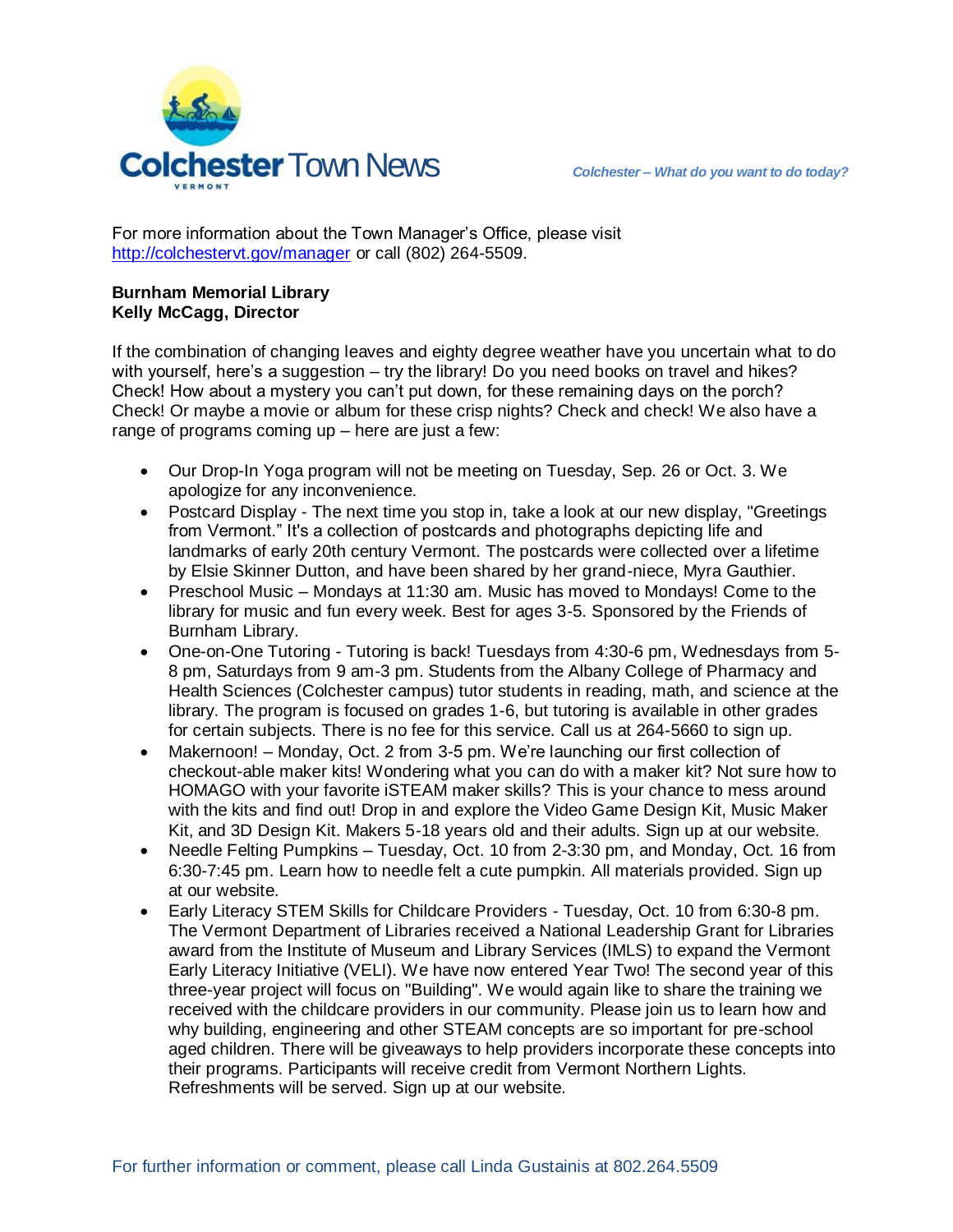

 Teen Craft Time! – Thursday, Oct. 12 at 4 pm. Headphones getting tangled in your bag? Want to spiff up an old pair with some new color? We've got string and beads and glittery goodies to DIY your own headphone wraps. Bring a pair of earbuds to decorate! (We have spares if you need a set). Sign up online! Teens grades 6-12. Sign up at our website.

For more information about Burnham Memorial Library's events and services, visit <http://colchestervt.gov/library> or call (802) 264-5660.

## **Parks and Recreation Department Glen Cuttitta, Director**

Bayside Park Master Plan

 Design Concepts will be at the Colchester Select Board meeting to show the work to date on October 10th at 6:30 pm at the Colchester Town Offices. Mark your calendars and join us to give your opinions on the future of Upper Bayside, Lower Bayside and Bayside Hazelett properties.

Movies in the Park

• Saturday, Oct. 21st at 6:30 pm at Bayside Park

Programs

- Kidz Kupcakez, Oct.14, 1:00-3:30 pm, \$35 res./\$40 non res.
- Legos: Cars 2 Smokey's Garage,
	- o Oct. 16, 3:05-5:00 pm, MBS, \$34 res./ \$39 non res.
	- o Oct. 17, 2:50-4:45 pm, PPS, \$34 res./ \$39 non res.
	- o Oct. 18, 3:05-5:00 pm, UMS, \$34 res./ \$39 non res.
- Girls Gymnastics
	- $\circ$  Grades 3-5, Oct. 26 Dec. 7, 3:05-4:30 pm, \$75 res./\$80 non res.
	- $\circ$  Grades K-2, Oct. 26 Dec. 7, 4:50-5:50 pm, \$75 res./\$80 non res.
- Colchester Youth Basketball League
	- o Early Bird Discount until Oct. 20th.
	- $\circ$  Season starts on November 13 February 17th
- $\bullet$  SAT Bootcamp, Oct. 28, 8:30 am  $-12:30$  pm, \$182 res./ \$187 non res.
- Babysitter Training, Oct. 19, 9:00 am  $-3:00$  pm, \$65 res./ \$70 non res.
- Intro to Night Photography, Oct. 20, 8:00  $-$  11:00 pm., \$52 res./ \$57 non res.

**Projects** 

 Village Park Trail Project - Bids have been received and construction should begin in October with completion around the end of November.

We have far too many programs to list! For more information about the Parks and Recreation Department, please visit [http://colchestervt.gov/recreation](http://colchestervt.gov/Recreation/parksNRec.shtml) or call (802) 264-5640.